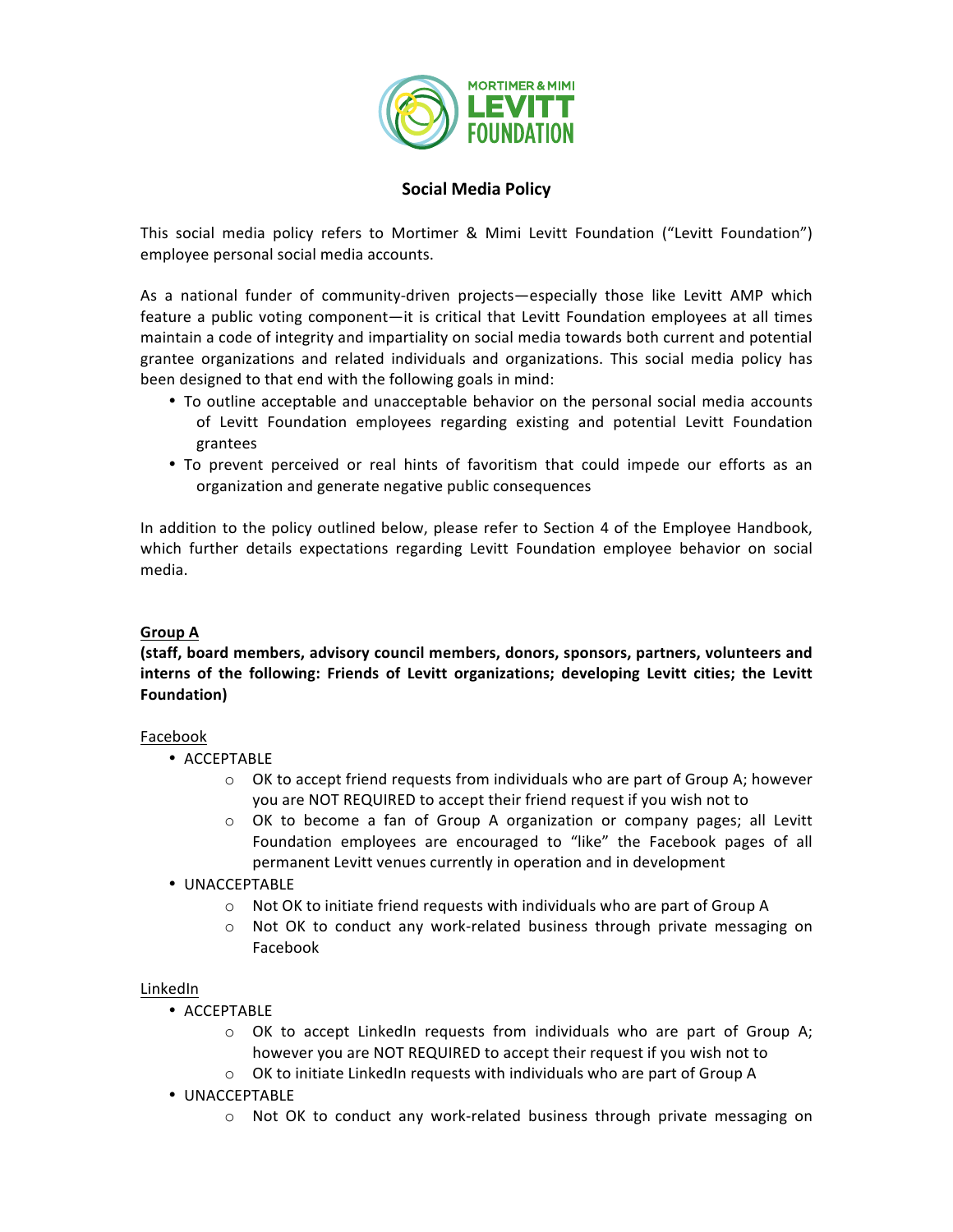LinkedIn, other than for purposes of initial contact if that individual's direct email address is unknown

### Twitter

- ACCEPTABLE
	- o OK to follow any Group A individuals, organizations or companies on Twitter
- UNACCEPTABLE
	- $\circ$  Not OK to conduct any work-related business through private messaging on Twitter

#### Instagram

- ACCEPTABLE
	- o OK to follow any Group A organizations or companies on Instagram
- UNACCEPTABLE
	- $\circ$  Not OK to follow any personal Instagram accounts of individuals who are part of Group A
		- If you are currently following an individual who is part of Group A on *Instagram, please unfollow*

### **Group B**

(staff, board members, advisory council members, donors, sponsors, partners, volunteers and **interns** of the following: AMP grantees; AMP partner organizations; AMP applicants; AMP **registrants)**

### Facebook

- UNACCEPTABLE
	- $\circ$  Not OK to become a fan of Group B organization or company pages
	- $\circ$  Not OK to initiate friend requests with individuals who are part of Group B
	- $\circ$  Not OK to accept friend requests from individuals who are part of Group B
		- **•** If you accepted a friend request prior to January 1, 2016 (the date this policy went into effect with Levitt Pavilions), that is OK and please do not *de-friend anyone*
		- If you have met the individual in person or have had email exchanges or *phone contact with them and wish to provide an explanation regarding why* you have not accepted their friend request, please use the following *response as a guide:*

Dear [NAME],

Thank you for reaching out to me via Facebook. I wanted to let you know that due to Levitt Foundation policy, I am unable to accept individual friend requests from current or potential Levitt AMP grantees. Instead, please send me a connection request via LinkedIn. Thank you for understanding.

Best, [Your Name]

> $\circ$  Not OK to conduct any work-related business through private messaging on Facebook